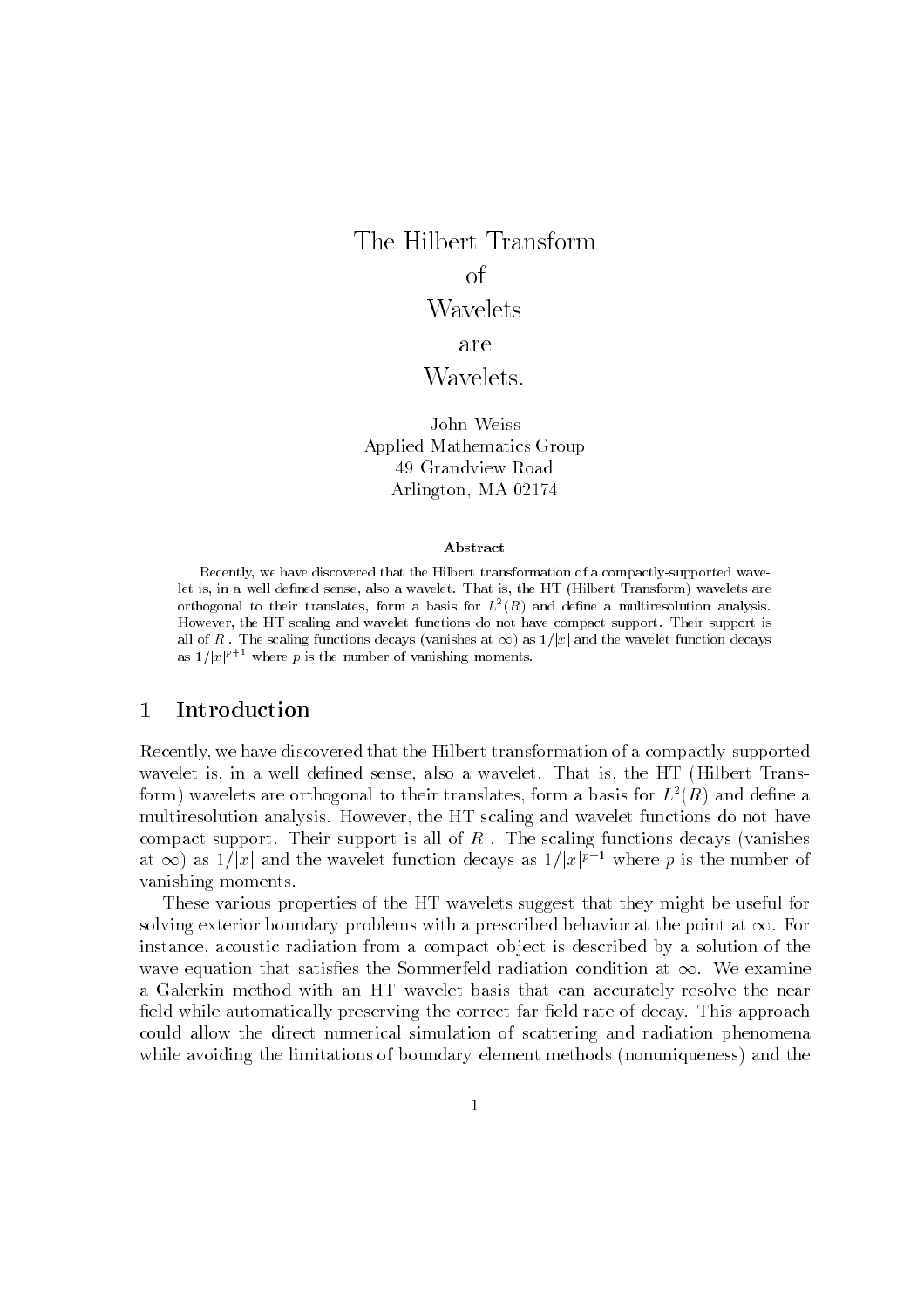constraints of articial- nonreective boundary conditions The boundary element method is based on the potentials of a single and double layer. It is a consequence of the formulation-that the physics-that the exterior Neumann problem does not have not have not have not have no a unique solution for a frequency that is an eigenstate of the corresponding (stationary interior Dirichlet problem 
 And vice versa On the other hand- direct methods for the exterior problem avoid this problem However- to use direct methods in a finite computational region requires an artificial boundary that allows energy to freely pass into and out of the computational domain without reflection at this boundary. In general this is dicult to achieve and can lower the resulting accuracy- if not the , which is the calculation of the calculation of the calculation of the calculation of the calculation of the

To a signicant extent- our development of an HT WaveletGalerkin method can build upon- almost paraphrase- our previous development of the compactlysupported Wavelet-Galerkin method. A careful analysis of the problems caused by the singular Hilbert Transform and noncompact support of the basis functions will be required to maintain the accuracy and ecoelectricity and ecoelectricity algorithm  $\mathcal{H}$ culties in dealing with this basis may be far outweighed by the potential advantages of economy of representation and correct asymptotic behavior 

#### Wavelets and their Numerical Applications- $\mathcal{D}$

#### 2.1 Compactly supported wavelets

Ingrid Daubechies dened the class of compactly supported wavelets 
 Briey- let  $\gamma$  so a solution of the scaling relation

$$
\phi(x) = \sum_{k=0}^{N-1} a_k \phi(2x - k).
$$

The  $a_k$  are a collection of coefficients that categorize the specific wavelet basis. The expression  $\phi$  is called the scaling function.

The normalization  $\int \phi dx = 1$  of the scaling function obtains the condition

$$
\sum a_k = 2.
$$

The translates of  $\phi$  are required to be orthonormal

$$
\int \phi(x-k)\phi(x-m) = \delta_{k,m}.
$$

From the scaling relation this implies the condition

$$
\sum_{k=0}^{N} a_k a_{k-2m} = \delta_{0m}.
$$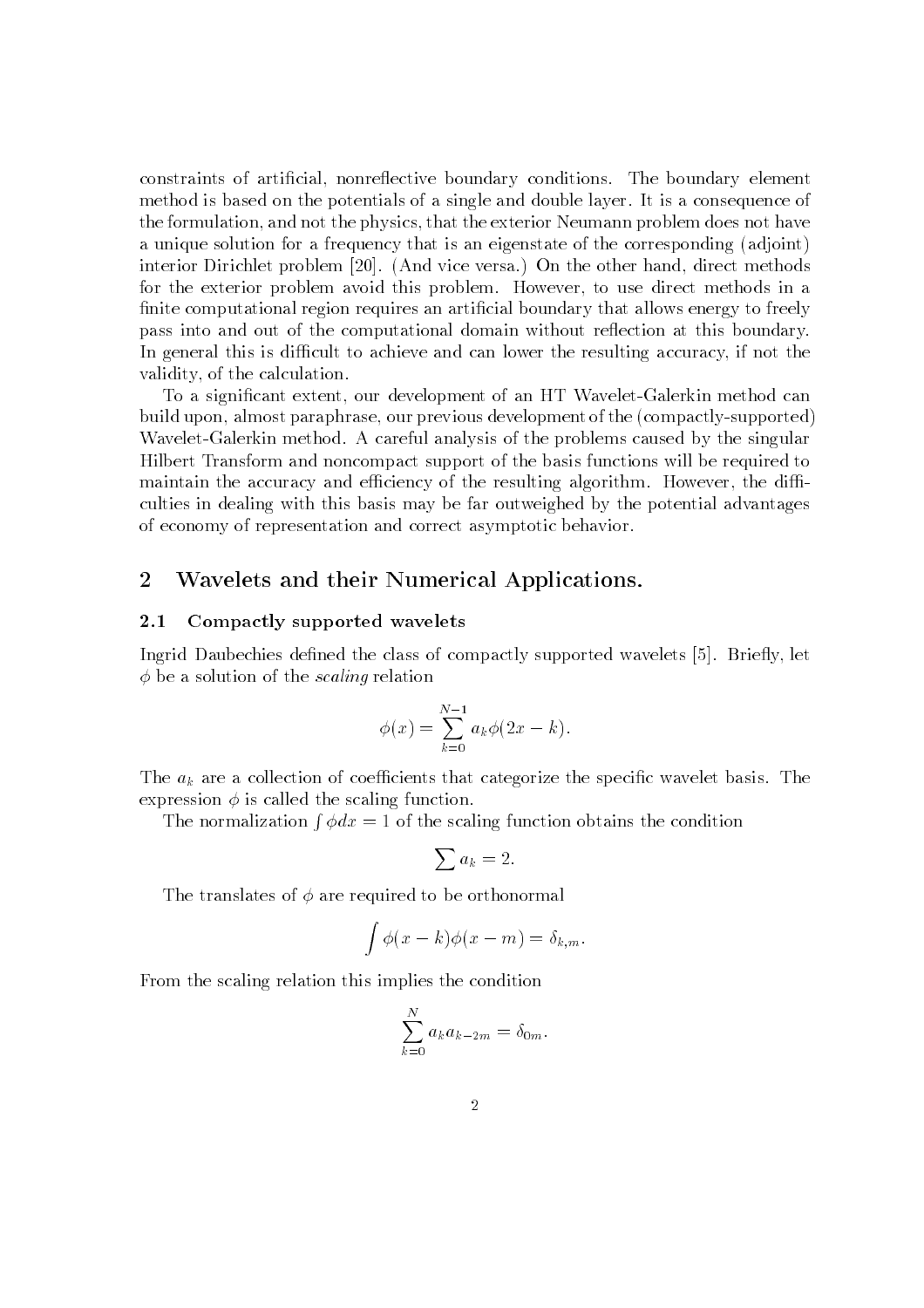For coecients verifying the above two conditions-induced of transformations-induced of transformations  $\mathcal{F}(\mathbf{A})$ rates and dilations of the scaling function,  $\varphi(z|x = k)$ , form a complete, orthogonal basis for square integrable functions on the real line,  $L^+(R)$ .

If only a finite number of the  $a_k$  are nonzero then  $\phi$  will have compact support.

Smooth scaling functions arise as a consequence of the degree of approximation of the translates. The conditions that the polynomials  $1, x, \cdots, x^{p-1}$  be expressed as incar combinations of the translates of  $\phi(x = \kappa)$  is implied by the condition

$$
\sum (-1)^k k^m a_k = 0
$$

for  $m = 0, 1, \cdots, p - 1$ .

The compactly supported wavelet is defined by the equation

$$
\psi(x) = \sum (-1)^k a_{1-k} \phi(2x - k)
$$

The translates of the scaling function and wavelet define orthogonal subspaces. i.e.

$$
\int \phi(x)\psi(x - m)dx = \sum (-1)^{k} a_{1-k}a_{k-2m} = 0.
$$

The orthogonal subspaces

$$
V_j = \{2^{j/2}\phi(2^jx - m); m = \cdots, -1, 0, 1, \cdots\}
$$
  

$$
W_j = \{2^{j/2}\psi(2^jx - m); m = \cdots, -1, 0, 1, \cdots\}
$$

are related by the condition

$$
V_{j+1} = V_j \oplus W_j.
$$

This is the basis of Mallat- or Wavelet- transform

$$
V_0 \subset V_1 \subset \cdots \subset V_{j+1}
$$

$$
V_{j+1} = V_0 \oplus W_0 \oplus W_1 \oplus \cdots \oplus W_j.
$$

The following are equivalent results and  $\mathbf{r}_1$ 

- $\{1, x, \dots, x^{p-1}\}\$ are linear combinations of  $\phi(x-k)$ .
- $\bullet \quad \|f-\sum c_k\phi(2^jx-k)\| \leq C2^{-jp}\|f^{(p)}\|.$
- $\bullet\;\;+\;x$  $\int x^m \psi(x) dx = 0$  for  $m = 0, 1, \dots, p-1$ .
- $\bullet$  1 T R R L  $f(x)\psi(2^{j}x)dx \leq c2^{-jp}$
- $\bullet$  L<sub>N</sub> where  $L_{i,j} = a_{2i-j}$  has eigenvalues  $1, \frac{1}{2}, \cdots, (\frac{1}{2})^r$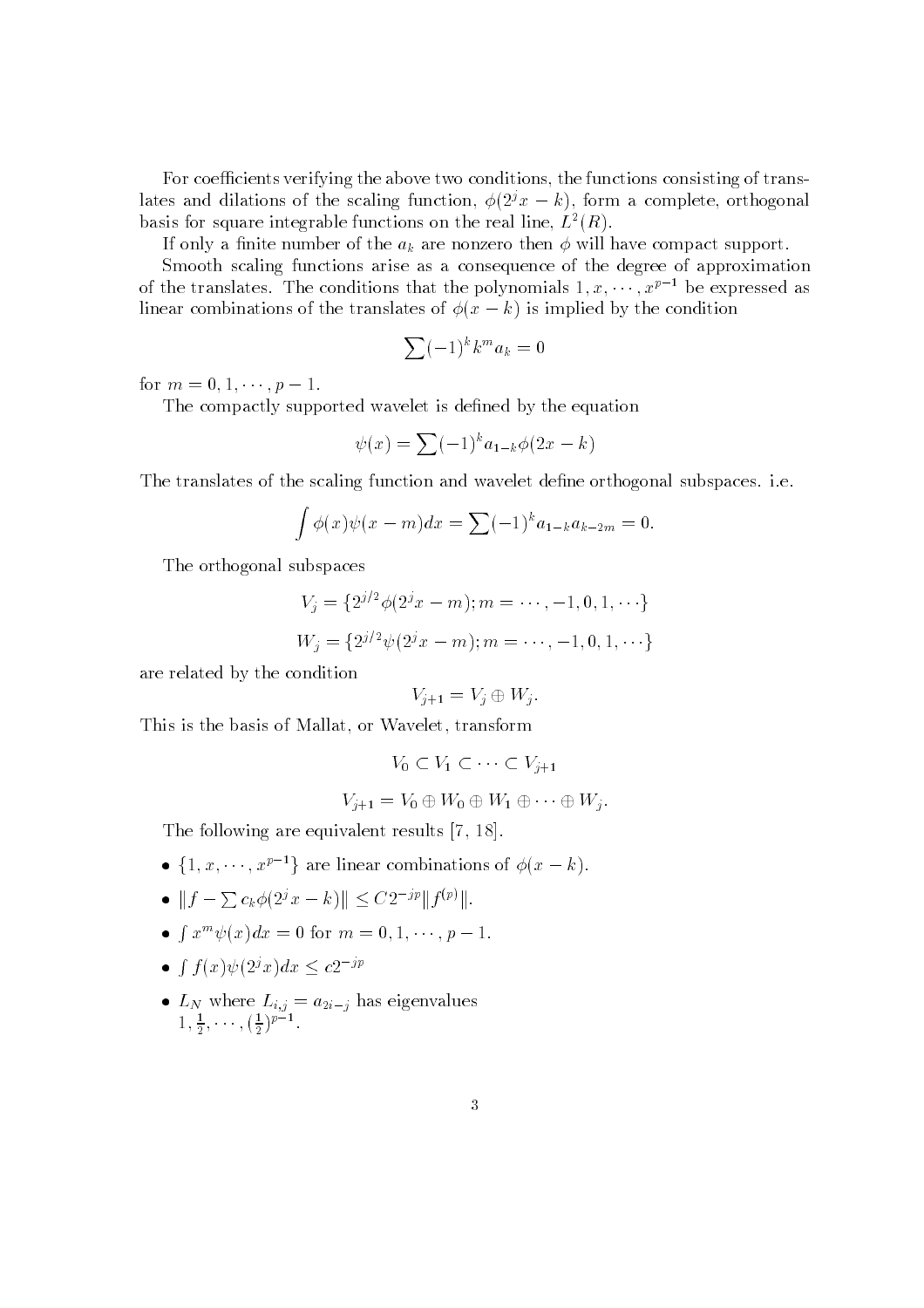# 2.2 Numerical Applications

The Wavelet-Galerkin Method.

For a PDE of the form

$$
F(U, U_t, \cdots, U_x, U_{xx}, \cdots) = 0
$$

define the wavelet expansion

$$
U = \sum U_k \phi(x - k).
$$

An approximation to the solution is defined by

$$
\hat{U} = \sum_{k=-M}^{N} \hat{U}_k \phi(x-k).
$$

en in eert in the solution is produced on the subspace space produced by the subspace  $\mathcal{I}$ 

$$
\Phi(M, N) = \{ \phi(x - k) : k = -M, \cdots, N \}.
$$

Herein and in what follows- we assume- for simplicity and without loss of generalitythat the dilation factor  $2^j$  has been normalized to 1 by a scale transformation  $y =$  $2^\circ\,x_\ast$  . In effect, the integers are the finest scale. To determine the coefficients of this expansion we substitute into the equation and again project the resulting expression onto the subspace  $\mathbf{r}_1 \mathbf{r}_1 \mathbf{r}_2$ ,  $\mathbf{r}_2 \mathbf{r}_3$  and  $\mathbf{r}_3 \mathbf{r}_4$  are coefficients  $\mathbf{r}_k$ .

The projection requires  $U_k$  to verify the equations

$$
\int_{-\infty}^{\infty} \phi(x-k) F(\hat{U}, \hat{U}_t, \hat{U}_x, \cdots) dx = 0
$$

for  $\kappa = -M$ ,  $\cdots$ , *i*v. To evaluate this expression we must know the *connection coeffi*cients of the form zna za zapisani za nastani za nastani za nastani za nastani za nastani za nastani za nastani za nastani za na

$$
\int \phi(x)\phi_x(x-k_1)\cdots\phi_{xx}(x-k_2)\cdots dx.
$$

We have found *exact* methods for evaluating the functionals required in the Wavelet-Galerkin method 
 A typical functional three term connection coecient would be

$$
\Omega(k,j) = \int \phi_{xx}(x)\phi_x(x-k)\phi(x-j)dx.
$$

Since the scaling function used to dene compact wavelets has a limited number of derivatives-the numerical evaluation of the numerical evaluation of these expressions is often unstable or inaccuration of the numerical evaluations is often unstable or inaccurations in  $\mathcal{C}$ ate 

The exact method is based on use of the scaling relation

$$
\phi(x) = \sum_{k=0}^{N} a_k \phi(2x - k).
$$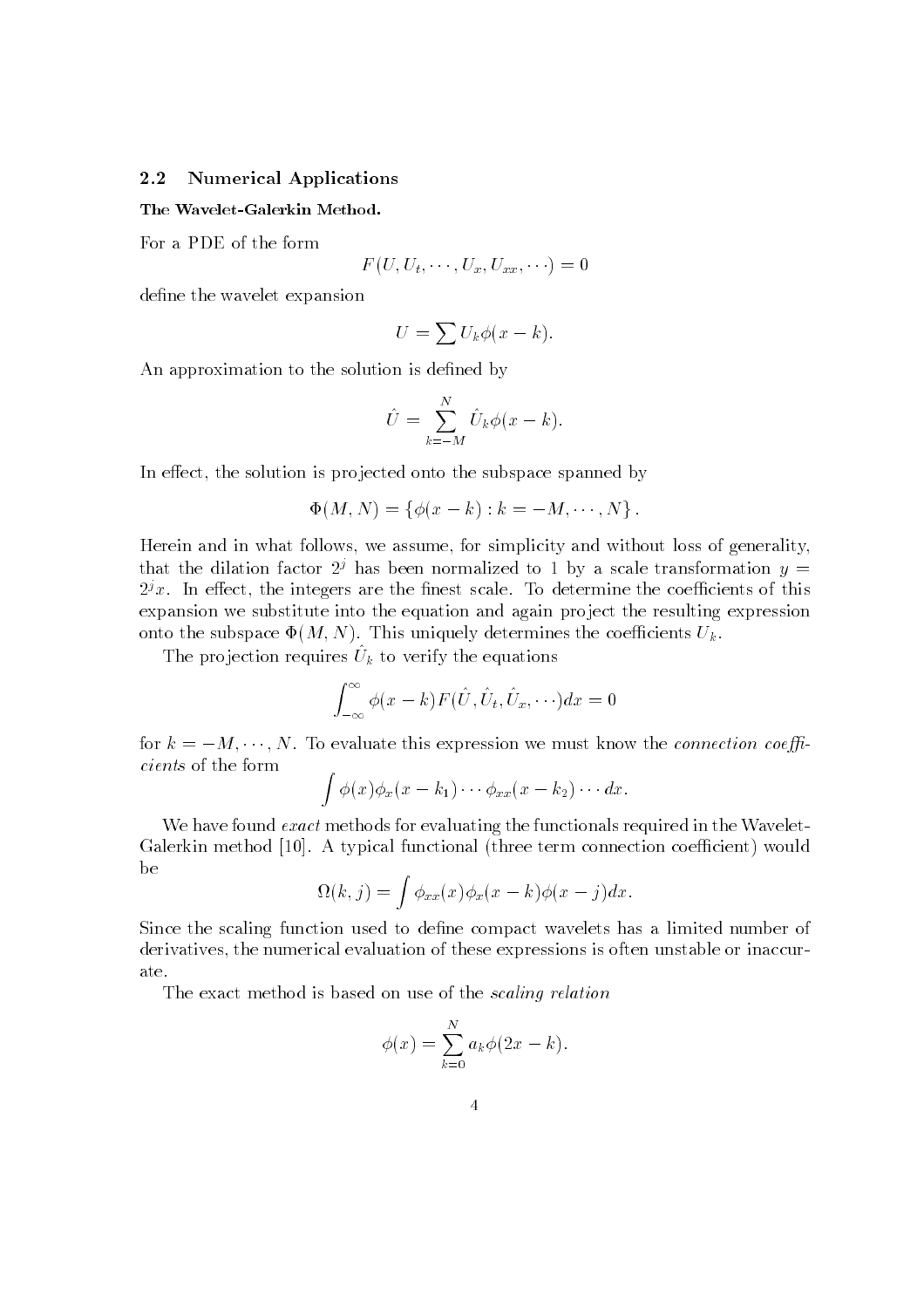$B$  y and obvious manipulations a system of equations is found for the  $\mu(\kappa, \mu)$ . The system of equations is generally rank decient singular The rank deciency is cured and a unique solution is obtained by the inclusion of an additional set of linear equations that are obtained from the *moment* equations. The resulting system is non-singular and non-homogeneous and has a unique solution that is easily found by standard techniques This technique is derived in the recent paper by Latto- Resniko and Tenenbaum [10].

### The Wavelet-Capacitance Matrix Method

To solve boundary value problems we have developed an extension of the classical Capacitance Matrix method 

will describe the methods of the methods of and Weiss and Weiss (1991) and Weiss and Weiss and Weiss (1991) and Helmholtz equation

$$
(-\Delta + \alpha) U = F
$$

in a domain D with boundary conditions  $U = q$  on the boundary of D. One version of the direct method is equivalent toanumerical implementation of the single layer potential  $[13]$ . A method based on the double layer potential is also a possibility  $[14]$ . The algorithm is based on the calculation of a numerical partial Green-s Function 

The outline of our method is as follows Regard the domain <sup>D</sup> as contained em bedded in a periodic cell- <sup>S</sup> We extend <sup>F</sup> from <sup>D</sup> to <sup>S</sup> in a smooth way The extension F is periodic on  $\rho$ . We also denie a periodic function  $\rho$  where  $\rho$  is zero except on the support of  $\partial D \in S$ . We determine  $\hat{\rho}$  so that the periodic solution in S

$$
(-\Delta + \alpha) U = \hat{F} + \hat{\rho}
$$

will verify the boundary conditions  $U = q$  on  $\partial D$ . By construction the equation  $U = \Delta + \alpha$   $U = \Gamma$  is satisfied in D.

We have extended the method by allowing the support of  $\hat{\rho}$  to be separate from the boundary of D-OD- which the equations are discretized by the Wavelet Galerian method- this extension eliminates the boundary residuals and denes a spectrally accurate method for non-separable domains. To our knowledge this algorithm is the first implementation of its type. We will present an extensive series of numerical calculations that support our conclusions about accuracy and convergence 

The numerical implementation is straightforward in each  $\mathbf{I}$  expanding the solution in equation is straightforward. in periodic-basis and periodic-basis and periodic-basis and periodic-basis and periodic-basis and periodic-basi

$$
U = \sum \sum U_{i,j} \phi(x - i) \phi(y - j)
$$

where  $\phi$  is a scaling function. To calculate the Green's Function we resolve the delta function in the space of translates of scaling function

$$
\lambda_{x_0,y_0}(x,y) = \sum \sum \phi(x_0 - i)\phi(x - i)\phi(y_0 - j)\phi(y - j).
$$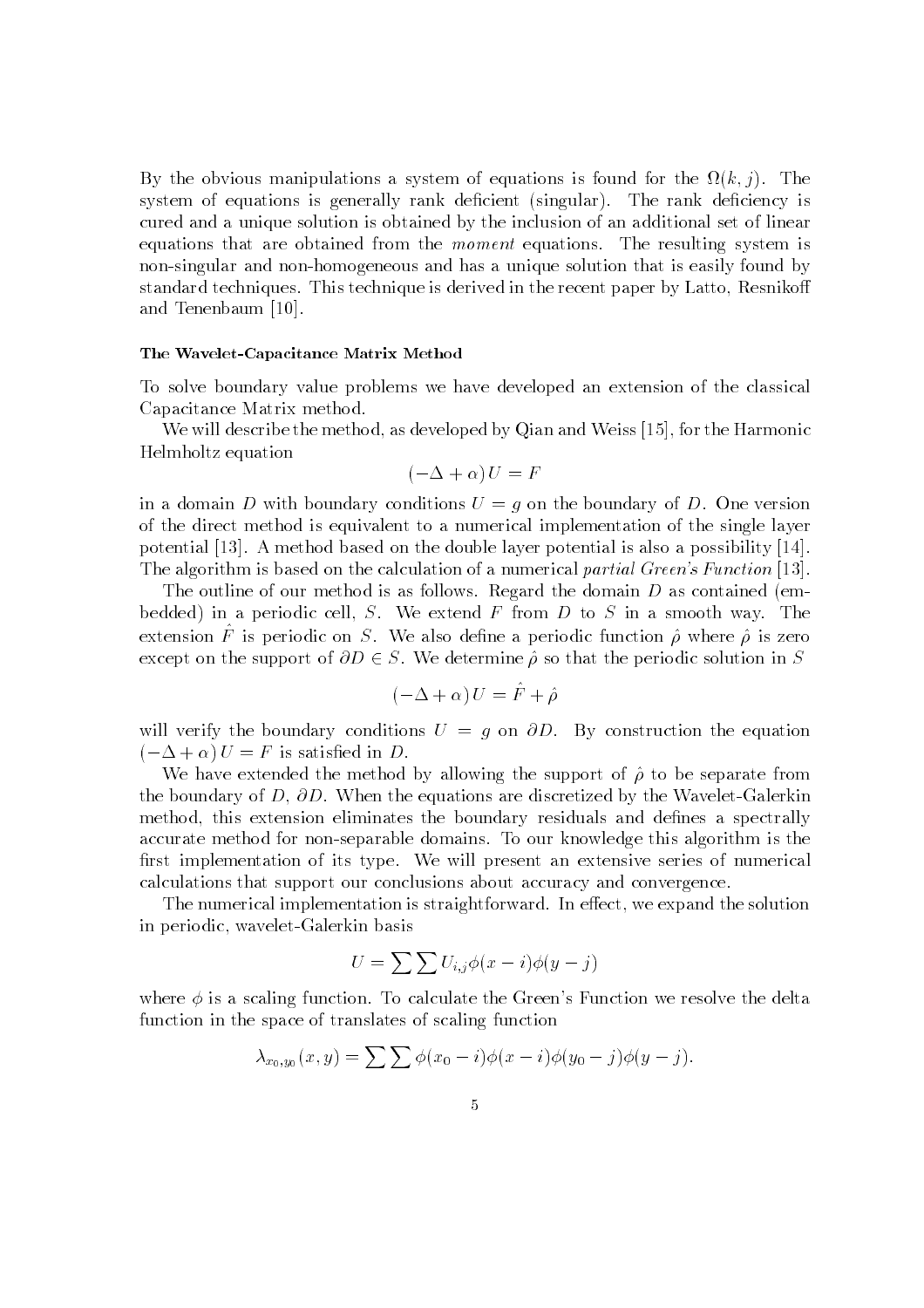Since the translates of the dilated scaling function are orthogonal and complete in  $L^2$ , the above expression implies that for a square integrable function  $f$ 

$$
f(x_0, y_0) = \int \int dx dy \lambda_{x_0, y_0}(x, y) f(x, y),
$$

which is the definition of the delta function. Here we can remove the dilation factor by an affine change of variable.

Therefore- we solve- by the waveletGalerkin method 
- the equation

$$
(-\Delta + \alpha) G(x, x_0; y, y_0) = \lambda_{x_0, y_0}(x, y)
$$

for the partial Greens Function, G. To mice the usual Capacitance Matrix- Of Ho discretize the boundary mod a series of points  $x_j$  and form the matrix whose  $(i, j)$ component is G $\{w_i\}$ ,  $\bot$  is evaluation of G requires only one solution of the periodicfast- waveletGalerkin solver 
 

In our formulation of the algorithm- we discretize the boundary by the points xj and the support of  $\hat{\rho}$  in S by the points  $\hat{y}_j$ . The definition of the capacitance matrix is then

$$
C_{i,j} = G(\hat{x}_i, \hat{y}_j).
$$

Depending on the cardinality of the sets x and y- the system of equations for the discrete potential para determined or cractermined or undergraphed or under the material examined these possibilities and present the results in ref. [re], in general-it y is exterior to will be obtain the excellent manifestions for drive web choice provers that the choice of  $\hat{u}$ .

In terms of the extended Capacitance Matrix- the discrete potential of a single layer is a solution of the system

$$
\hat{g}=C\hat{\rho}.
$$

For non-determined systems we use a singular value decomposition of  $C$  to find the least square or minimal norm solution [9].

The Capacitance Matrix is a fast and general method for solving boundary value problems in nonseparable domains It uses fast periodic solvers based on the FFT  $\mathbf{C}$  drive direct or iterative  $\mathbf{C}$ boundary is enforced by potentials with singular support on the boundary. The use of functions with singular support effectively restricts the Capacitance Matrix method to low order solvers- requiring a high level of discretization to produce accurate results . the introduction of the introduction of the introduction order solvers can cause the rate of  $\alpha$ of convergence to become worse. For problems with complicated geometries this fact limits the applicability of the method 

By combining a reformulation of the Capacitance Matrix method with a wavelet discretization-dened a WaveletCapacitance Matrix methods a WaveletCapacitance Matrix methods and this allows m the use of higher order approximations with rapid even spectral convergence and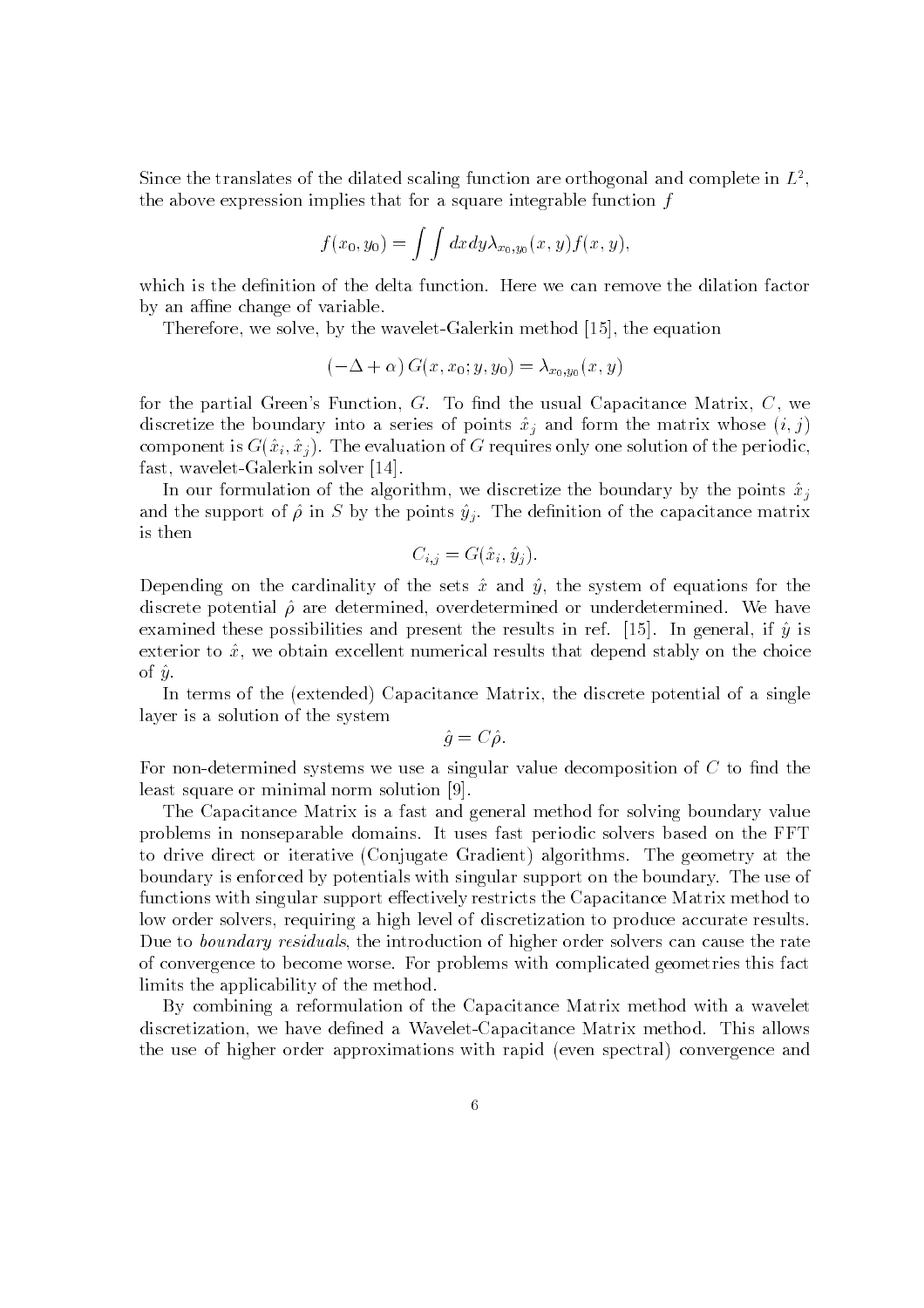produces highly accurate solutions for low to moderate levels of discretization. In eect- we cure the Capacitance Matrix method of its most serious limitation- while retaining the method's advantages.

The method applies equally to equations with three space dimensions and problems with a formulation for instance-dependence instance-we have already applied the method to the method to the me time integration of  $\Gamma$  is excellent results to  $\Gamma$  . In the subset results in the subset results in the subset of  $\Lambda$ 1 shows the evolution of Navier-Stokes flow in an L-shape region.

# 3 The Hilbert Transform of Wavelets.

#### $3.1$ The Hilbert Transform of Wavelets

The basic scaling function satisfies a scaling relation of the form

$$
\phi(x) = \sum_{k=0}^{N-1} a_k \phi(2x - k).
$$

It is also true that the Hilbert transform of  $\phi$ 

$$
H(\phi)(y) = \frac{1}{\pi} \int_{-\infty}^{\infty} dx \frac{\phi(x)}{x - y}
$$

is a solution of the same scaling relation. Although  $\phi$  may have compact support, the Hilbert transform has support on the real line and decays as  $y^{-}$ . The Hilbert  $$ transform of the related wavelet,  $\psi$ , is also noncompact and decays like  $y^{-1}$  - where

$$
\int x^m \psi(x) dx = 0
$$

for  $m = 0, 1, \cdots, p - 1$  , we expect to use these properties to obtain wavelet-Galerkin solutions with the proper behavior at  $\infty$ .

The definition of Hilbert transform is [16]

$$
\tilde{\phi} = H(\phi)(x) = \frac{1}{\pi} \int_{-\infty}^{+\infty} \frac{\phi(t)}{t - x} dt.
$$

It is true that  $H: L^2(R) \to L^2(R)$  is an isometry map, and the Hilbert transform of wavelets is a complete, orthogonal basis set on  $L^+(R)$ . The fillbert transform preserves orthogonality of translates 

$$
\int \tilde{\phi}(x-n)\tilde{\phi}(x-m)dx = \delta_{nm}.
$$

It also preserves the local Lipshutz continuity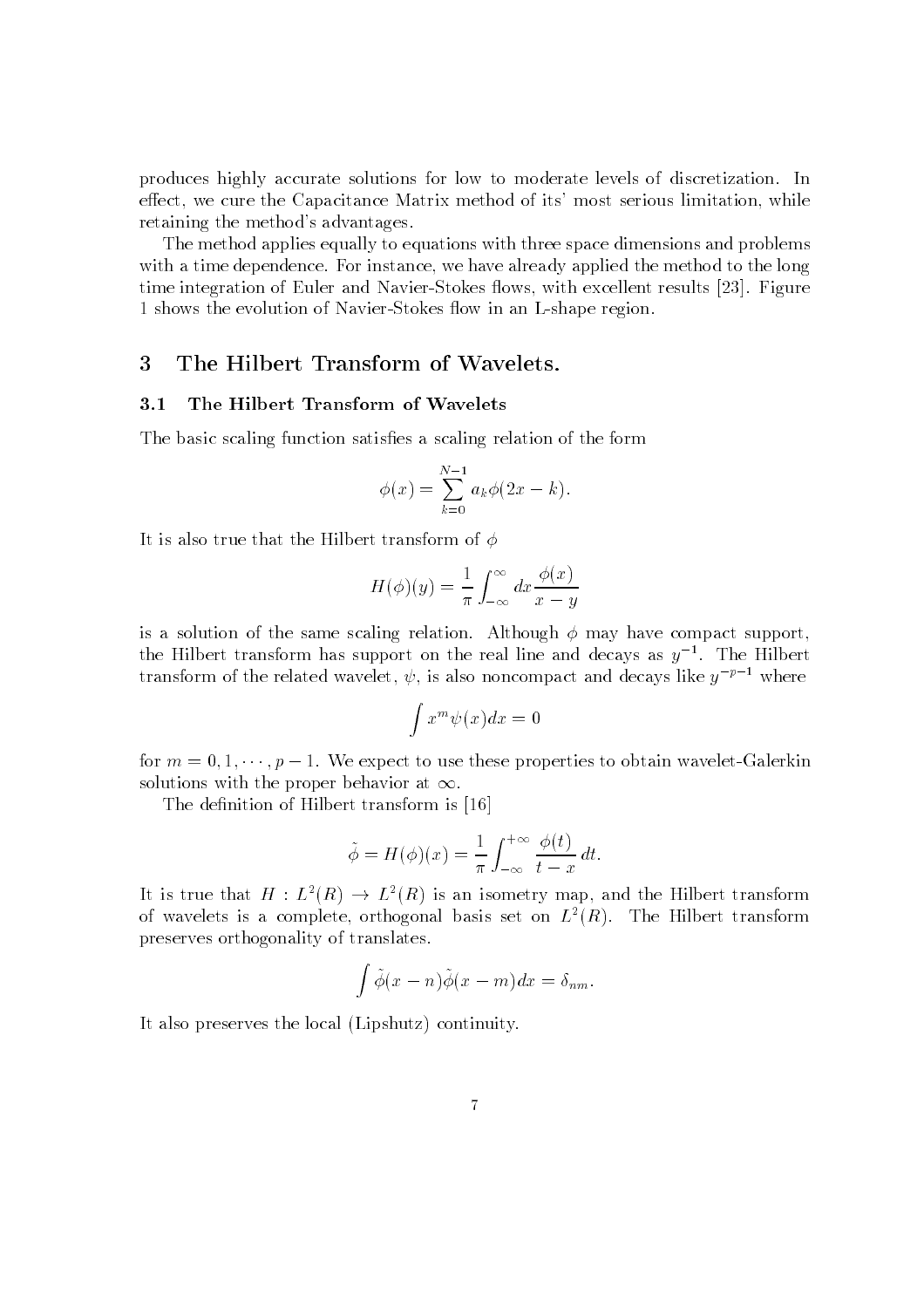### $\varphi$  is a scaling function.  $-$

The basic compactly-supported scaling function satisfies a scaling relation of the form

$$
\phi(x) = \sum_{k=0}^{N-1} a_k \phi(2x - k).
$$

Apply the Hilbert Transform to the above scaling relation and use the identity

$$
\frac{1}{\pi} \int_{-\infty}^{+\infty} \frac{\phi(2t - k)}{t - x} dt = \tilde{\phi}(2x - k),
$$

which is a consequence of the change of variable  $t = 2t - \kappa$ . Therefore,  $\varphi(x)$  vertiles the scaling relation

$$
\tilde{\phi}(x) = \sum_{k=0}^{N-1} a_k \tilde{\phi}(2x - k).
$$

we are a complete that the since the since  $\alpha$  is a well denote the since  $\alpha$  as a contribution since  $\alpha$ y is integrable, square integrable (mas compact support). In most, yis for gener ally Lipshutz continuous, implying that  $\varphi(x)$  is Lipshutz continuous with that same modulus [16].

#### Orthogonality of trasnslates of  $\varphi(x)$ .

The orthogonality of translates of  $\varphi(x)$  is a direct consequence of the (distributional) identity on  $L^*(R)/[Z,10]$  .

$$
\frac{1}{\pi^2} \int_{-\infty}^{+\infty} \frac{1}{(t-x)(s-x)} dx = \delta(t-s),
$$

where it is the integral is the integral in the integral is the control in the control in the sense is the sense of

$$
\int \tilde{\phi}(x-n)\tilde{\phi}(x-m)dx = \int \phi(x-n)\phi(x-m)dx = \delta_{nm}.
$$

#### Asymptotic behavior of  $\psi(x)$ ,  $\psi(x)$ ,

The moment equation

$$
\int x^m \psi(x) \, dx = 0,
$$

where  $(m = 0, 1, \dots, p - 1)$ , implies the asymptotic behavior. As  $x \to \infty$ 

$$
\tilde{\phi}(x) = \frac{1}{\pi} \int_{-\infty}^{+\infty} \frac{\phi(t)}{t - x} dt \to -\frac{M_0}{\pi x} - \frac{M_1}{\pi x^2} - \dots - \frac{M_{p-1}}{\pi x^p},
$$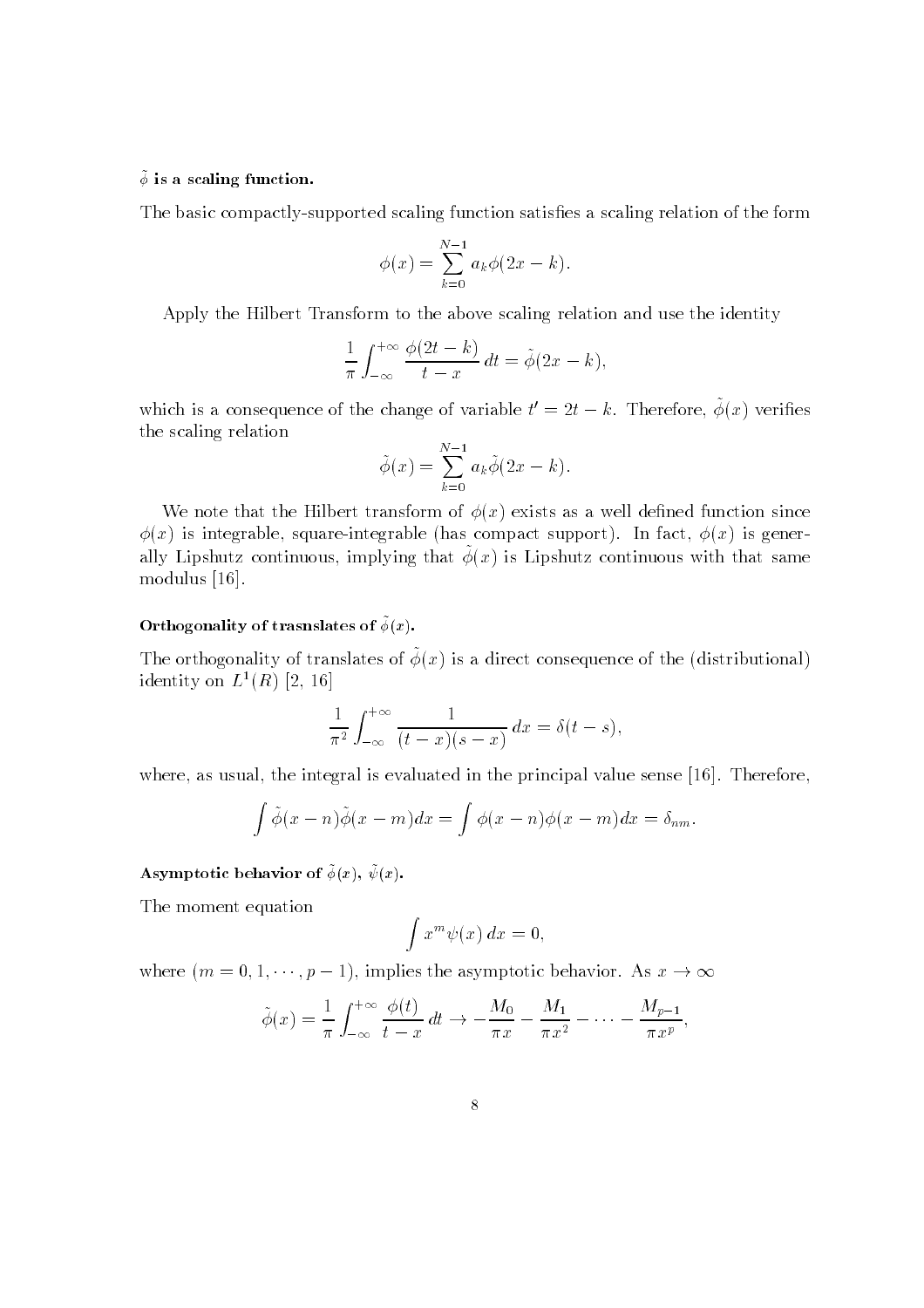where  $M_i = \int t^j \phi(t) dt$  for  $j = 0, 1, \ldots, p-1$  are the moments of  $\phi(t)$  and are known explicitly since the moments of  $\psi$  (i) compute

$$
\tilde{\psi}(x) = \frac{1}{\pi} \int_{-\infty}^{+\infty} \frac{\psi(t)}{t - x} dt
$$
\n
$$
= -\frac{1}{\pi x} \int_{-\infty}^{+\infty} \left(1 + \frac{t}{x} + \frac{t^2}{x^2} + \cdots\right) \psi(t) dt
$$
\n
$$
\to -\frac{C}{\pi x^{p+1}},
$$

where  $C = \int t^p \psi(t) dt$ .

It is straightforward to show that there are finite linear combinations of translates of  $\varphi(x)$  with coefficients depending on the moments that decay as  $x$   $\rightarrow$  for  $\gamma = 1, 2, \ldots, p$ .

# A comment on the applicability of HT wavelets

The scaling and wavelet functions of compact support can be defined on the real line, R- or on the circle is periodic The HT scaling and wavelet functions do not have compact support and are dened on the real line-top machine-bened the real displaces to the second the second t is dentities by a coting tection for the easy to see the state point and the state of the periodic of a periodic-to-compact support scaling or wavelet function is not a periodic solution is not a periodic solu of the scaling relation. The reason for this result is explained in the Section 4.

### $\mathbf{u}$ . Evaluation of the HT scaling function,  $\varphi(x)$ .

The Hilbert Transform,  $\varphi$ , verifies the same scaling relation as  $\varphi$ .

$$
\tilde{\phi}(x) = \sum_{k=0}^{N-1} a_k \tilde{\phi}(2x - k).
$$

If values of  $\varphi$  are known at the integers then the values of  $\varphi$  are known at the dyadic  $$ rationals  $x = m/2<sup>j</sup>$  by recursion

$$
\tilde{\phi}(m/2^{j}) = \sum_{k=0}^{N-1} a_k \tilde{\phi}(m/2^{j-1} - k).
$$

 $(\phi(m)$   $|m < 0, m > N - 1)$  can be computed directly since the integrals are nonsingular. The scaling relation can be used to miler certain values of  $\varphi(m)$  without direct  $$ calculation 

The values  $(\phi(m)$   $|0 < m < N - 1)$  are defined by the *principal values* of singular  $\min$ egrals  $\|10\|$ . To avoid direct evaluation of these integrals we form for  $\varphi(m)$ , for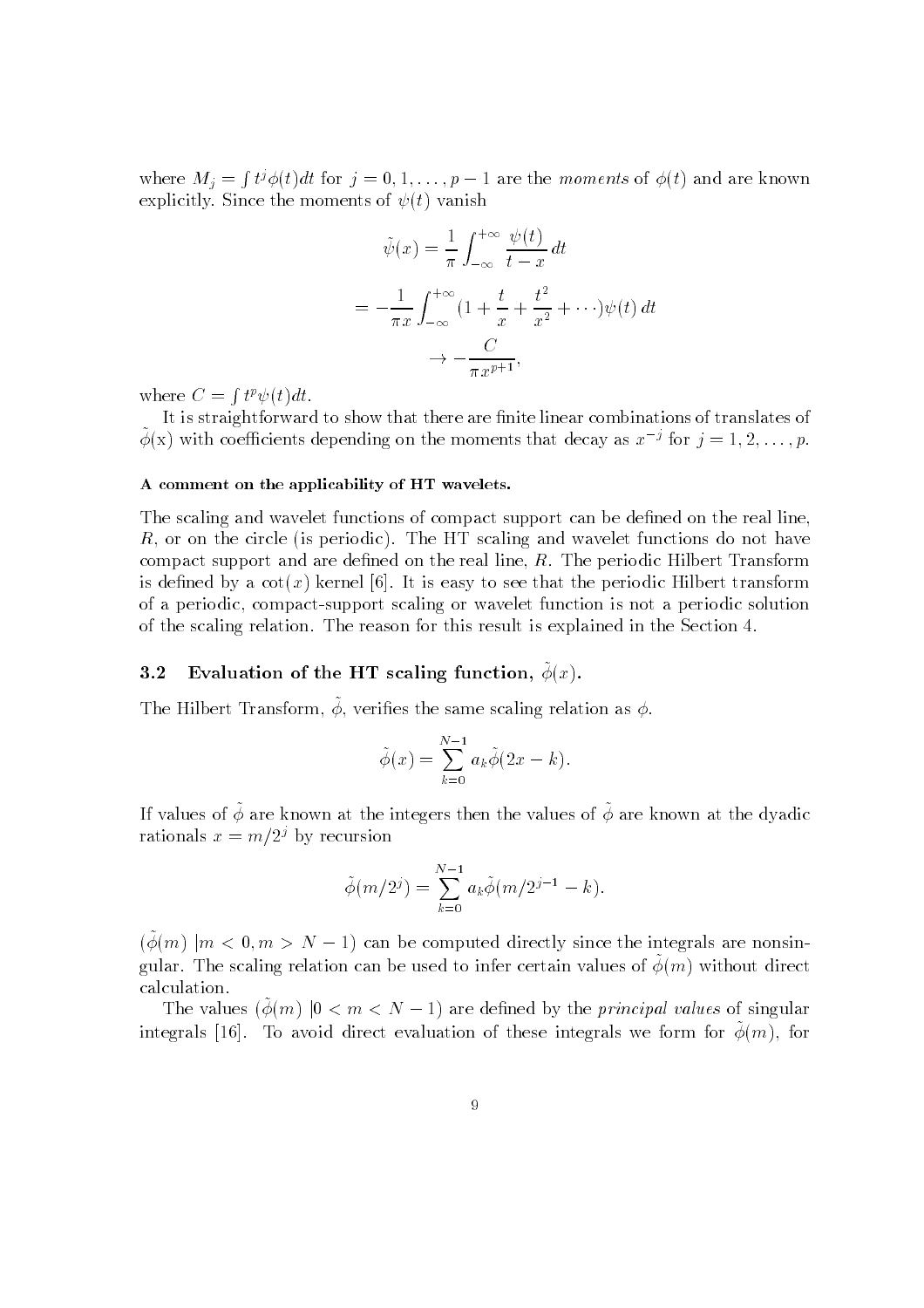$m \in [0, N - 1]$ , the system of equations

$$
\begin{array}{ll}\n\tilde{\phi}(0) & = a_0 \tilde{\phi}(0) + a_1 \tilde{\phi}(-1) + a_2 \tilde{\phi}(-2) + \dots + a_{N-1} \tilde{\phi}(-N+1) \\
\tilde{\phi}(1) & = a_0 \tilde{\phi}(2) + a_1 \tilde{\phi}(1) + a_2 \tilde{\phi}(0) + \dots + a_{N-1} \tilde{\phi}(-N+3) \\
& \vdots \\
\tilde{\phi}(N-1) & = a_0 \tilde{\phi}(2N-2) + a_1 \tilde{\phi}(2N-3) + \dots + a_{N-1} \tilde{\phi}(N-1)\n\end{array}
$$

The recursion matrix  $L_N$  that determines the vector

$$
\vec{\phi} = [\tilde{\phi}(0), \tilde{\phi}(1), \cdots, \tilde{\phi}(N-1)]^t
$$

$$
\vec{\phi} = L_N \vec{\phi} + \vec{f}
$$

$$
L_{i,j} = a_{2i-j-1},
$$

is

where

$$
\vec{f}_i = \sum_{j < 1, j > N} a_{2i - j - 1} \tilde{\phi}(j - 1).
$$

In the compact support case  $\mathfrak{f}\equiv 0$  and the above system is an eigenvalue problem.

The direct evaluation of  $\varphi$  involves a singular integral. The direct evaluation of  $\gamma$ involves nonsingular integrals. Therefore, we calculate  $\mu$  and use the recursion matrix to mid  $\varphi$ . However,  $\varphi$  is not uniquely determined by the recursion matrix equation. There is the constraint on  $\varphi$ ,

$$
\sum_{m=-\infty}^{+\infty} \tilde{\phi}(m) = 0.
$$

We fix the normalization of  $\vec{\phi}$  by this constraint.

To numerically evaluate the normalization of  $\varphi$  we use macLaurin s Formula

$$
\sum_{i=0}^{n} f(x_i) = \int_{x_0}^{x_n} f(x) dx + \frac{1}{2} [f(x_0) + f(x_n)]
$$
  
+ 
$$
\sum_{k=1}^{m} \frac{B_{2k}}{(2k)!} [f^{(2k-1)}(x_n) - f^{(2k-1)}(x_0)] + R_{2m}.
$$

The constants Bs are the Bernoulli number- Rm is the remainder The integral in the formula is not singular and the result ahows the unique determination of  $\varphi.$  I igure  $\varphi$ shows the  $D6$  scaling function and its' Hilbert Transform as evaluated by this method. We will continue the development and analysis of methods for the fast evaluation of the . We will exact the stability and stability and accuracy of the stability and accuracy of the algorithms  $\mathcal{L}$ and find a more direct inclusion of the asymptotic behavior in the evaluation of the HT wavelets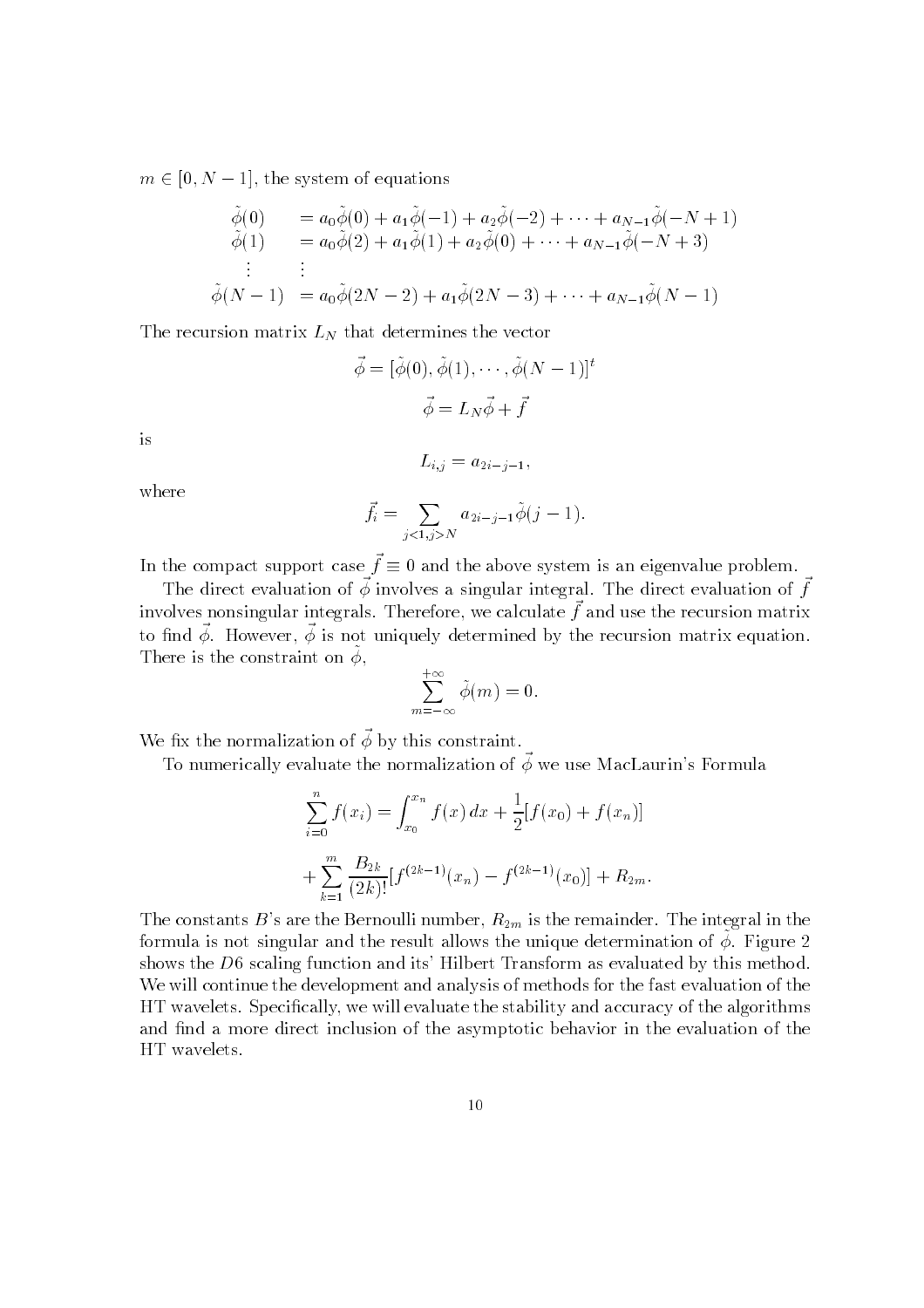# 3.3 Expansion of function in the HT wavelet basis.

Figure 2 also compares the truncation errors for  $\frac{m}{x}$  using the HT wavelet and compact the expansion in this function is the expansion in this function is the expansion in this function is the expansion in the expansion in the expansion in the expansion in the expansion in the expansion in the expans HT basis has a lower truncation error per mode 

The HT above wavelet expansion use the fact that the Galerkin coefficients of a function in the HT basis are equal to the Galerkin coefficients of the Hilbert transform of the function in the CS wavelet basis. The HT scaling function is evaluated by the previously described algorithm 

### 3.4 Representation of differential operators in the HT wavelet basis.

The Galerkin coecients Connection Coecients for dierential operators in the HT wavelet basis can be identical to be identical to be identical to the Galerkin coecients of the Galerkin coeci  $\Gamma$  Coecients in the CS wavelet basis in the CS wavelet basis in the CS wavelet basis in the CS wavelet basis the CS wavelet basis in the CS wavelet basis in the CS wavelet basis in the CS wavelet basis in the CS wavelet properties of the Hilbert transform and assumes a certain smoothness of the basic wavelet function In eect-that the Hilbert operator In eect-that the Hilbert operator and dieperator and dieren commute 

For instance- the two term connection coecient required for the Galerkin approx imation of the first derivative are of the form

$$
\Omega_k = \int \phi(x - k) \phi_x(x) \, dx.
$$

The corresponding HT connection coefficient is

$$
\Phi_k = \int \tilde{\phi}(x-k)\tilde{\phi}_x(x) dx.
$$

By definition and integration by parts

$$
\Phi_k = \frac{1}{\pi^2} \int \phi(t - k) dt \int \phi_x(s) ds \int \frac{dx}{(t - x)(s - x)}
$$

and by the principal value for the Hilbert kernel

$$
\Omega_k = \Phi_k.
$$

By the same argument- the general two term connection coecients required for the Galerkin representation of linear differential operators are also identical in the CS and HT bases 

Furthermore- the general nterm connection coecients required for the Galerkin representation of nonlinear expressions are also identical in the CS and HT bases. To show this requires an analysis of the Cauchy type integral

$$
\Theta(t_1, t_2,..., t_n) = \frac{1}{\pi^n} \int_{-\infty}^{\infty} \frac{dx}{(t_1 - x)(t_2 - x) \cdots (t_n - x)},
$$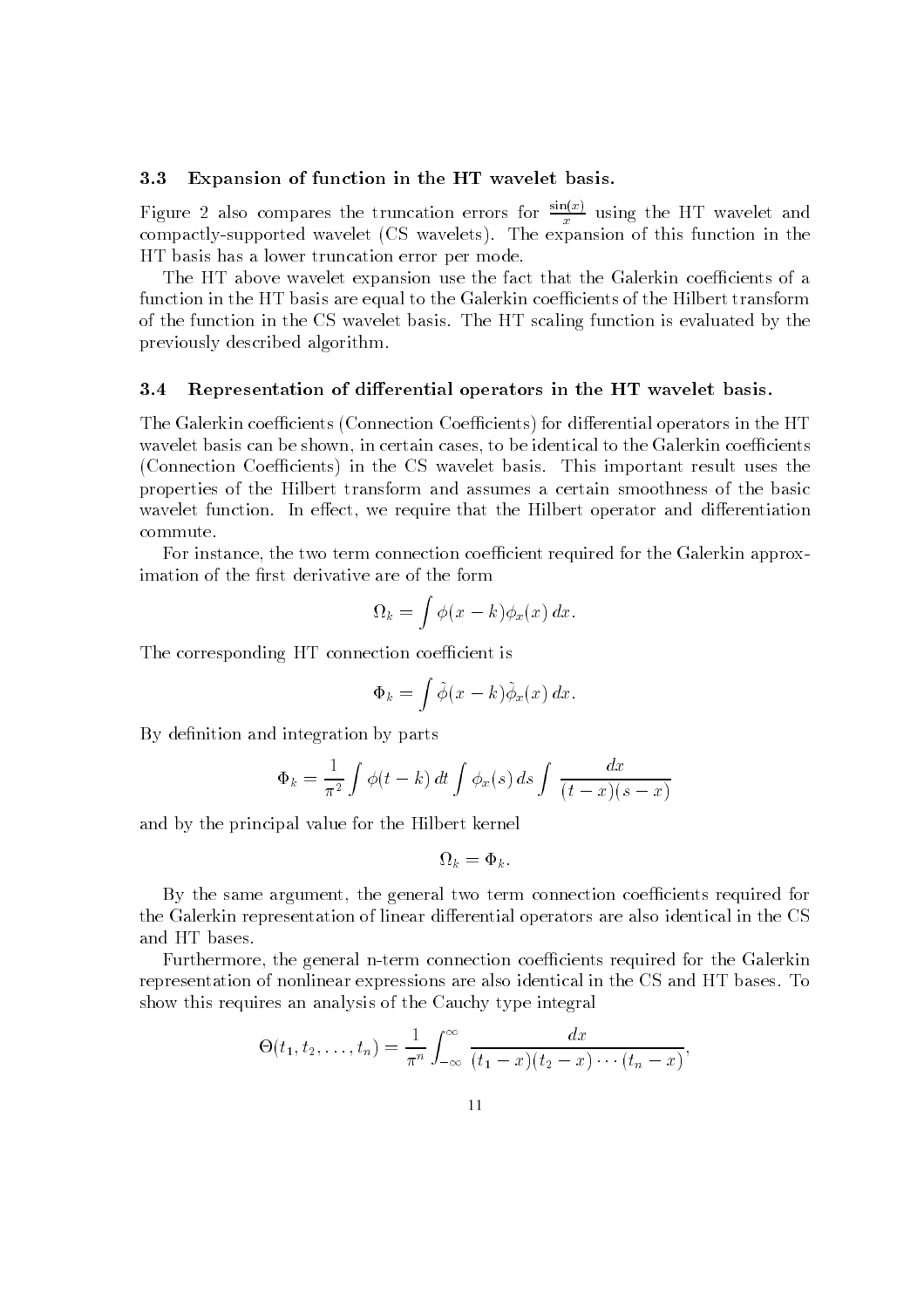for  $\{t_1, t_2, \ldots, t_n\}$  on the real line. It can be shown that, as a distribution on  $L^1(R^n)$ - -

$$
\Theta(t_1, t_2, \ldots, t_n) = \delta(t_1 - t_2)\delta(t_2 - t_3)\cdots \delta(t_n - t_1).
$$

This immediately implies the identity of n-term connection coefficients in the CS and HT bases 

See Bremermann  $[2]$  and Roos  $[16]$  for further discussion of distributions and the Hilbert transformation 

## 3.5 Applications of HT Wavelets.

#### Exterior Boundary Value Problems

We can apply the HT Wavelet-Galerkin method to boundary value and scattering problems in  $R$  and  $R^{\pi}.$ 

The Schrodinger equation in  $K^{\circ}$  for  $n = 1, 2, 3$  can be written

$$
(\Delta + U(\hat{x}))V = \lambda V.
$$

the Schrodinger equation has  $\mathcal{L}$  is assumed in general-in general-in general-in and the model that  $U(x)$  decays sufficiently fast at  $\infty$  so that for some  $\mu$  depending on  $n$  [1]

$$
\int (1+|\hat{x}|^{\mu})|U(\hat{x})|dx < \infty.
$$

We can approximate the potential  $U$  in the HT wavelet basis and apply the Galerkin method with HT wavelet basis to discretize the Schrodinger Equation. This leads to a (discrete) eigenvalue problem for  $\lambda = -k_i^2$  with solutions  $V_j(\tilde{x}) \in L^2(R^n)$ . In one dimension-there is a well-class of research the class of research  $\mu$  a closed form that have closed former is solutions. In this case comparison with the exact solutions over  $R$  is possible.

In  $R<sup>2</sup>$  there are various scattering problems with exact closed form solutions that decay at  $\infty$ . These are associated with the Kadomtsev-Petviashvili and Davey-Stewartson equations as so-called lump solutions [1]. We can apply the Galerkin method with a HT wavelet basis to solve these problems and compare to the exact solutions in specific cases.

Also of interest is the problem of the acoustic radiation from an compact object,  $D$ , into the domain exterior to  $D$  containing the point at infinity in  $R^-$  or  $R^+$ . This requires finding solutions of the reduced wave equation

$$
\left(\Delta + k^2\right) P = 0
$$

with prescribed normal derivative  $\frac{1}{\partial \hat{n}}$  on the boundary of D and that verify the Sommerfeld radiation condition

$$
\lim_{|\hat{x}| \to \infty} |\hat{x}|^{\frac{n-1}{2}} [ikP(\hat{x}) - \nabla_{\hat{x}} P(\hat{x})] = 0
$$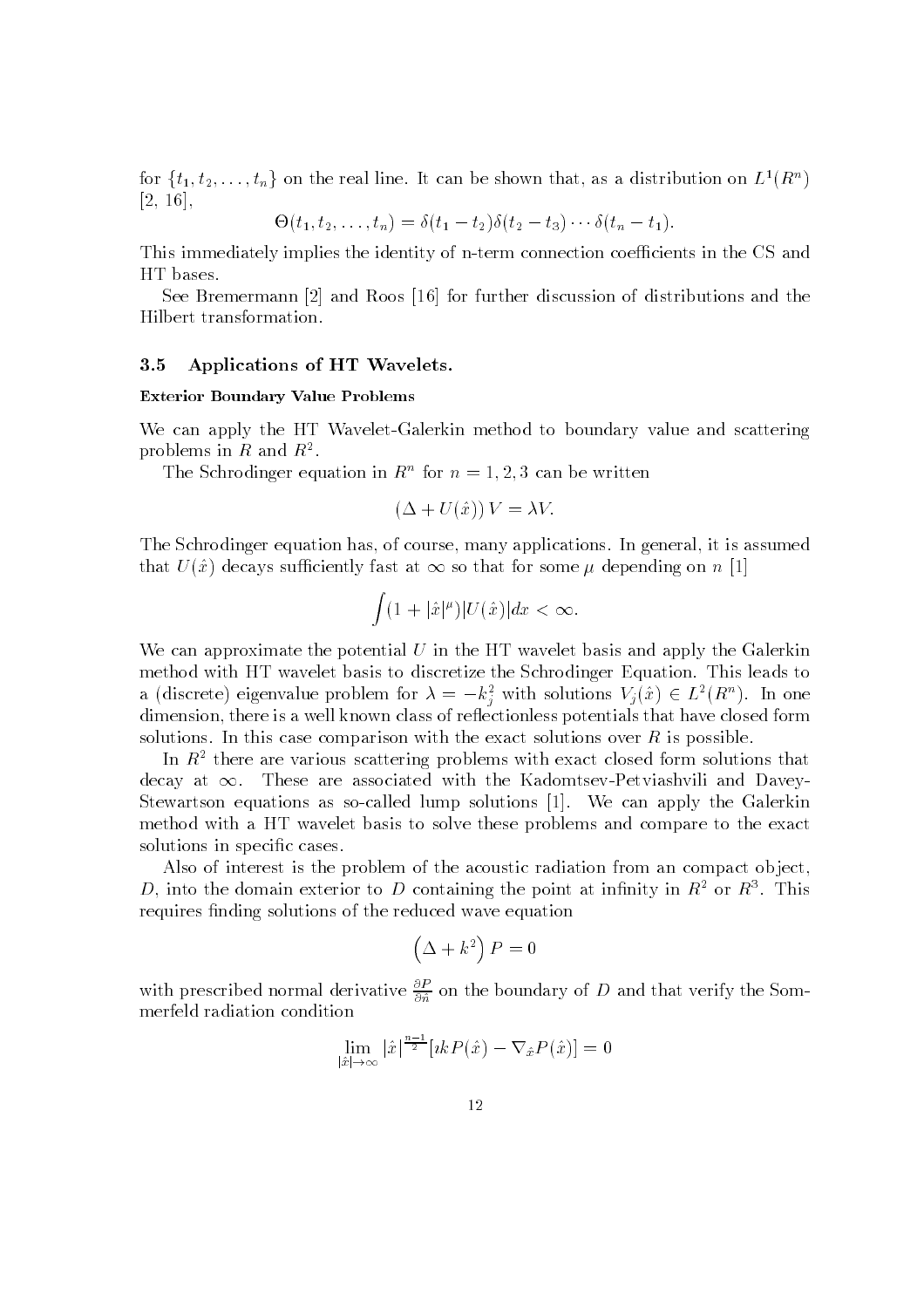in  $R^{\circ}$ .

The Sommerfeld radiation essentially requires that for  $|\hat{x}| \to \infty$ ,  $P \to |\hat{x}|^{\frac{-n+1}{2}} e^{ik|x|}$ .

We can discretize the system by the Galerkin method with HT wavelet basis and impose the Neumann boundary conditions on  $\partial D$  by a variant of the Capacitance Matrix method.

# Summary

The Hilbert Transform acts as an involution on the space of square-integrable solutions of a scaling relationship relationships transform preserves the orthogonality-theory orthogo smoothness-in-connection in the connection of a scaling function  $\mathbf{I}$ other words-the Hilbert transform of a wavelet is a wavelet is a wavelet is a wavelet is a wavelet is a wavele

The Hilbert transform also acts as an involution on the space of solutions of a more general class of linear functional-differential equations. Rvachev [17] has made an extensive study of differential dilation equations of the form

$$
Ly(x) = \lambda \sum_{k=1}^{M} c_k y(ax - b_k).
$$

where  $L = D^n + a_1 D^{n-1} + \cdots + a_n$ ,  $D = \frac{d}{dx}$ , and  $|a| > 1$ . These systems can have  $\mathbb{C}^\times$  solutions with compact support. In general, the translates of a compact solution can dene a basis for Sobolev spaces of the the translates are not orthogonal the translates  $\mathcal{A}$ It is simple to verify that the Hilbert transform of a solution of the above differentialdilation equation is also a solution of the equation 

our dition-dition-in-dition-dition-limited transformation-distance and the stein in the unit of the unit of th  $\max$  operator on  $L^+(R)$  that commutes with translation, dilation and reflection. Therefore, the Hilbert transform is the unique operator that preserves the  $L^-(R)$  solution space of the one mensional-mensional-mensional-mensional-mension squations and megasic dimensional scaling relations involve translations- dilations and rotations of the argu ment vector. The appropriate bounded inear operators on  $L^-(R^+)$  that map solutions into solutions would be the Riesz operators described in reference 
 

We suggest that the Hilbert wavelets may have several useful numerical applica tions These include exterior boundary value problems and the inversion of the Radon transform. The inverse Radon transform requires the evaluation of derivatives and Hilbert transforms A Galerkin approximation could be a natural application of the Hilbert wavelets [24].

# Acknowledgement

This research was supported in part by the Office of Naval Research under Contract No.  $N00014-91-C-0086$ .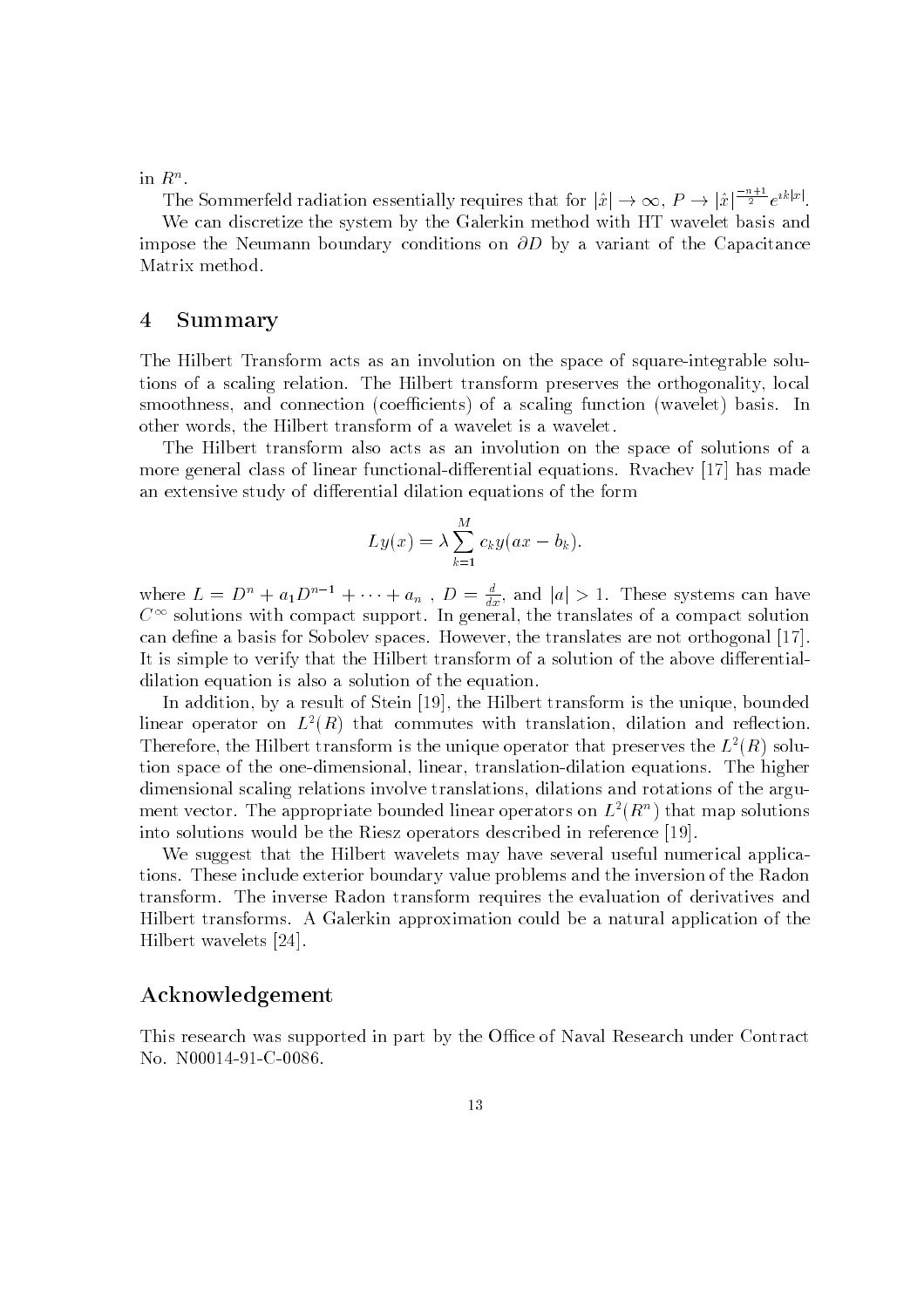This research was supported in part by the Advanced Research Projects Agency of the Department of Defense and was monitored by the Air Force Office of Scientific Research under Contract No. F49620-89-C-0125. The United States Government is authorized to reproduce and distribute reprints for governmental purposes notwith standing any copyright notation herein 

We thank Ron Wells for requesting that we write up these results.

# References

- , and the Posts and Posts Articles and Posts And Posts Inc. In the Clarkson-Construction Equation Equations and Inverse Scattering- Cambridge University Press- Cambridge
- Hans Bremermann- Distributions Complex Variable and Fourier Transforms- $A = \begin{bmatrix} 1 & -1 & -1 & -1 & -1 \\ 0 & 0 & 0 & 0 & 0 \\ 0 & 0 & 0 & 0 & 0 \\ 0 & 0 & 0 & 0 & 0 \\ 0 & 0 & 0 & 0 & 0 \\ 0 & 0 & 0 & 0 & 0 \\ 0 & 0 & 0 & 0 & 0 \\ 0 & 0 & 0 & 0 & 0 \\ 0 & 0 & 0 & 0 & 0 \\ 0 &$
- Bolish Buzbee and Figure and Figure and Figure and Figure and Figure Solution of the Biharmonic Equation of the Biharmonic Equation of the Biharmonic Equation of the Biharmonic Equation of the Biharmonic Equation of the B on Rectangular Regions and the Poisson Equation on Irregular Regions- SIAM J Numer Anal -- p
- Post Cummins and Louis and Louis Countries Model of the Louis Countries and the Countries of the Countries of Northeast Pacific. Part I: A Preliminary Numerical Experiment J. Physical Oceanography - -
- I Daubechies- Orthonormal bases of compactly supported wavelets- Comm Pure applied and the contract of the contract of the contract of the contract of the contract of the contract of the
- F D Gakhov- Boundary Value Problems- Dover Publications- New York
- R Glowinski- W M Lawton- M Ravachol and E Tenenbaum- Wavelet solution of linear and nonlinear elliptic, parabolic and hyperbolic problems in one space dimension- Proceedings of the Americal Methods of the American Methods on Numerical Methods on Numerical Methods in Applied Sciences and Engineering SIAM- Philadelphia-
- rot are glowing the teacher of the second model in the manner of the second teacher of the second contract of and algorithm for trace operator in domain decomposition calculations- in Domain sition and the component of the side of the side of the side of the side of the side of the side of the side o
- G H Golub and C F Van Loan- Matrix Computations- The John Hopkins Uni versity Press- Baltimore
- , and the extent the evaluation of the extreme coefficient of connection of the evaluation of the extent of th cients of compactly supporter wavelets-compactness wavelets-wavelets-compact to the property of  $\mathcal{L}_\mathcal{P}$ 1991) and the Proceedings of the French  $\overline{\phantom{a}}$  USA Workshop on Wavelets and Turbulence-bullence-bullence-bullence-bullence-bullence-bullence-bullence-bullence-bullence-bullence-bullence-bull  $\cdot$   $\cdot$